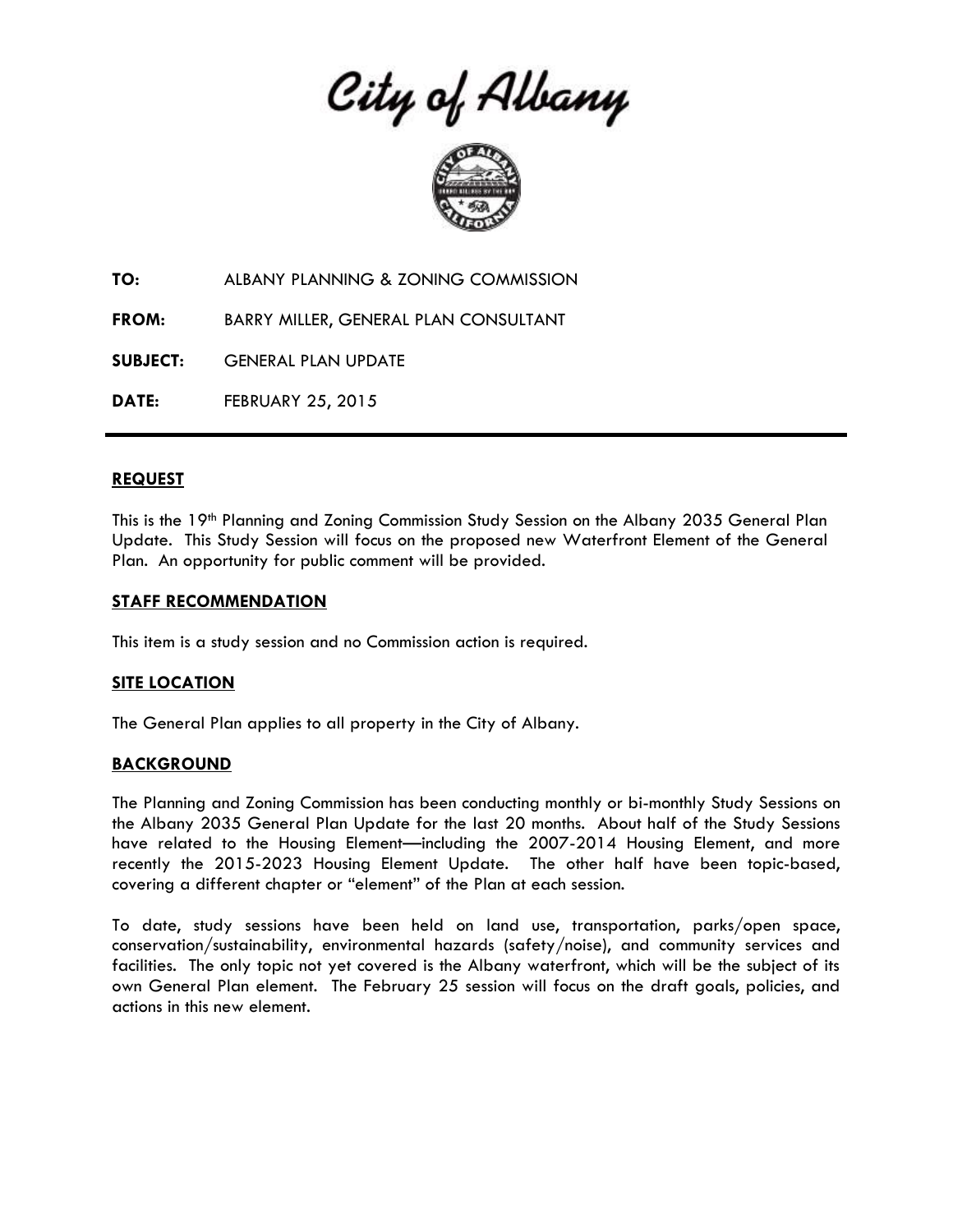# **CONEXT**

### **Legal Requirements**

California Government Code Section 65302 identifies the seven mandatory elements of a General Plan. These are land use, transportation, housing, open space, safety, conservation, and noise. Cities are also encouraged to add "optional" elements to their plans to address issues of local importance. Once an "optional" element is adopted, it carries the same legal weight as a "mandatory" element.

While Albany's 1992 General Plan did not include any optional elements, the 2015 General Plan will include two. One of these is a Community Services and Facilities Element and the other is a Waterfront Element. The intent of the Waterfront Element is to synthesize existing plans for the area into a cohesive framework. The intent is not to change current policy or introduce new policies. Such changes would necessitate a citywide vote under Albany Measure C, as well as a subsequent planning process beyond the scope of the General Plan update. The General Plan does not preclude such a process from taking place in the future.

# **Waterfront Policy Audit**

As with all other elements of the General Plan, the first step in creating the waterfront goals, policies and actions was to conduct an "audit" of existing plans and policies. The documents reviewed included:

- 1992 Albany General Plan. The 1992 Plan includes a number of policies for the waterfront in the Land Use Element and in the Conservation, Recreation, and Open Space Element. The 1992 Plan also includes the General Plan Map, which establishes land use designations for the area.
- 1995 "Proposal for the Albany Portion of the Eastshore State Park." This document was submitted by Albany to the East Bay Regional Park District (EBRPD) to articulate the City's aspirations, ideas, and priorities for the creation of the new state park at the waterfront.
- 2002 Eastshore State Park General Plan. This Plan was a joint project of the California Department of Parks and Recreation, the EBRPD, and the Coastal Conservancy. It is both a general policy document and a programmatic guide for improving subareas within the park boundaries. The Plan has provided the framework and benchmark for subsequent plans and improvement activities within the State Park boundaries.
- Albany Beach EIR. Although this document is not a "plan," it includes detailed project-level recommendations for the restoration of the Albany Beach and completion of the Bay Trail along the shoreline.
- 2004 Parks, Recreation, and Open Space Master Plan. This is a citywide policy document which includes policies and action measures aimed at improving the city's parks, including parkland along the waterfront.
- 2008-2011 Voices to Vision. Voices to Vision was a City-sponsored process which engaged the community in a discussion about the future of the waterfront. The outcome is not a planning document, but rather a statement of findings and observations, and ideas for future consideration. Basic principles were established through this process and were summarized in the audit.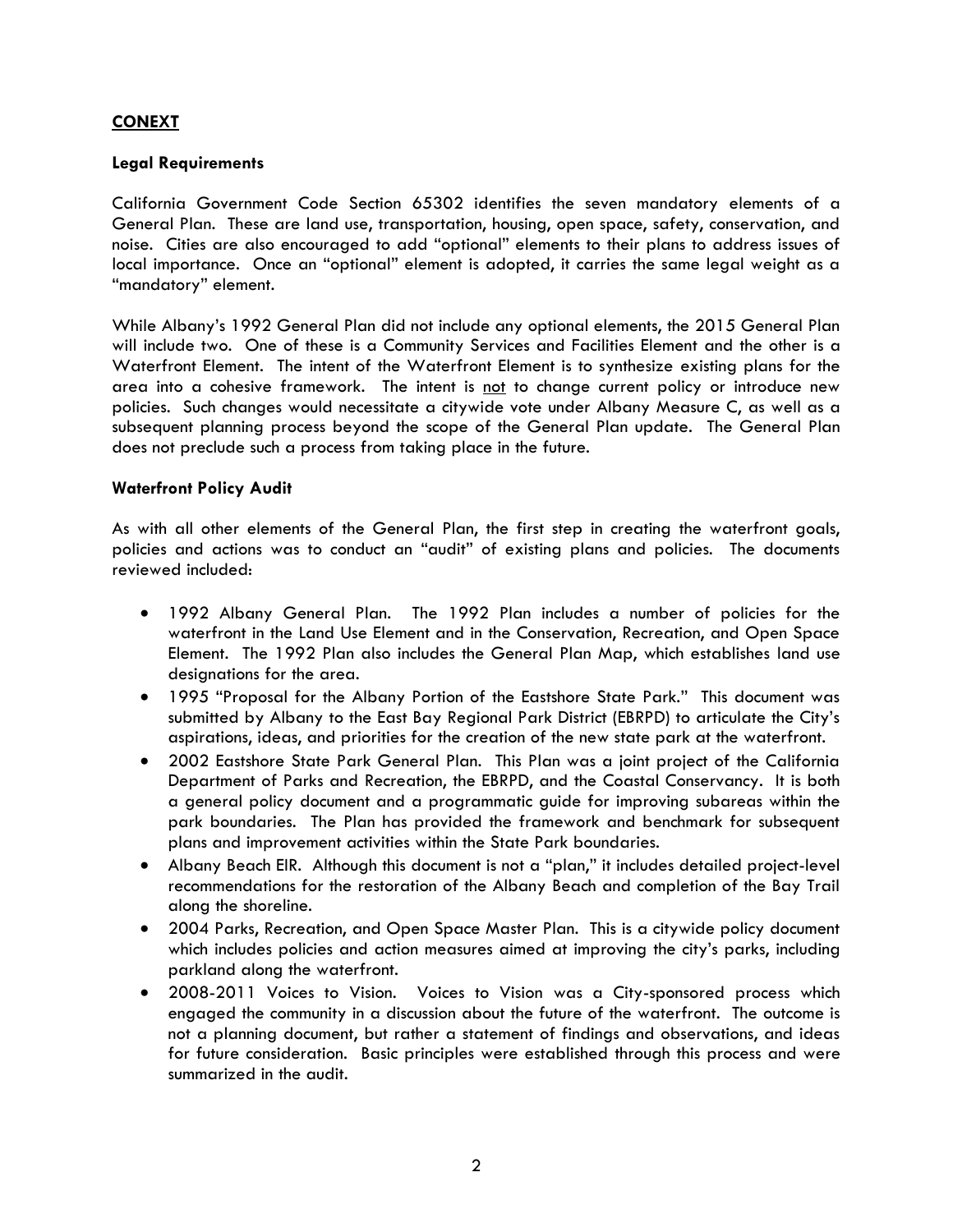In addition to these documents, the policy audit considered provisions of the Municipal Code relating to the Waterfront, including Chapter XIX (Waterfront) and the Waterfront Zoning District. Other planning documents, such as the Public Arts Master Plan, the Climate Action Plan, and the Active Transportation Plan (which all address the Waterfront indirectly) were considered.

The plans and documents listed above are footnoted as "sources" for the proposed policies and actions in the new Watefront Element.

## **Draft Goals, Policies, and Actions**

Attachment "A" to this staff report includes the Draft Waterfront Element goals, policies, and actions. This is a Working Draft. Comments are encouraged and revisions are expected before a Draft General Plan is published.

Six goals have been identified.

The first goal addresses the transformation of the Albany Waterfront into a state park. Much of the content is drawn from the State Park General Plan, including the emphasis on environmentally sensitive site planning, environmental education, view protection, and hazard remediation. The policies and actions support the transition planning activities that are now underway.

The second goal focuses on new recreational opportunities. Again, the State Park General Plan is the primary source, with policies addressing the different activities envisioned for the Albany shoreline area.

The third goal focuses on access. This includes better connections from the areas east of I-80 to the shoreline, as well as better lateral access along the shoreline itself (e.g., the Bay Trail and spur trails). This section also expresses an emphasis on bicycle and pedestrian access over motorized vehicle access.

The fourth goal focuses on natural resource protection. It incorporates existing policies on the protection and restoration of sensitive habitat areas, both on land and in the marine environment. It also addresses the buffering of activity areas from environmentally sensitive areas.

The fifth goal emphasizes sustainability. Policies address topics such as sea level rise, shoreline protection, water quality, green construction, and recognition of the "carrying capacity" of the waterfront area.

The sixth goal focuses on the future of Golden Gate Fields. It is primarily based on policies in the 1992 Plan and municipal regulations (Measure C), supplemented by the discussion that took place during Voices to Vision.

### **Commission Discussion**

The Planning and Zoning Commission will be introduced to the draft Watefront Element goals, policies, and actions at their study session. As the Commission considers this material, the following questions will be asked:

Do the policies as stated provide appropriate direction on the topic?